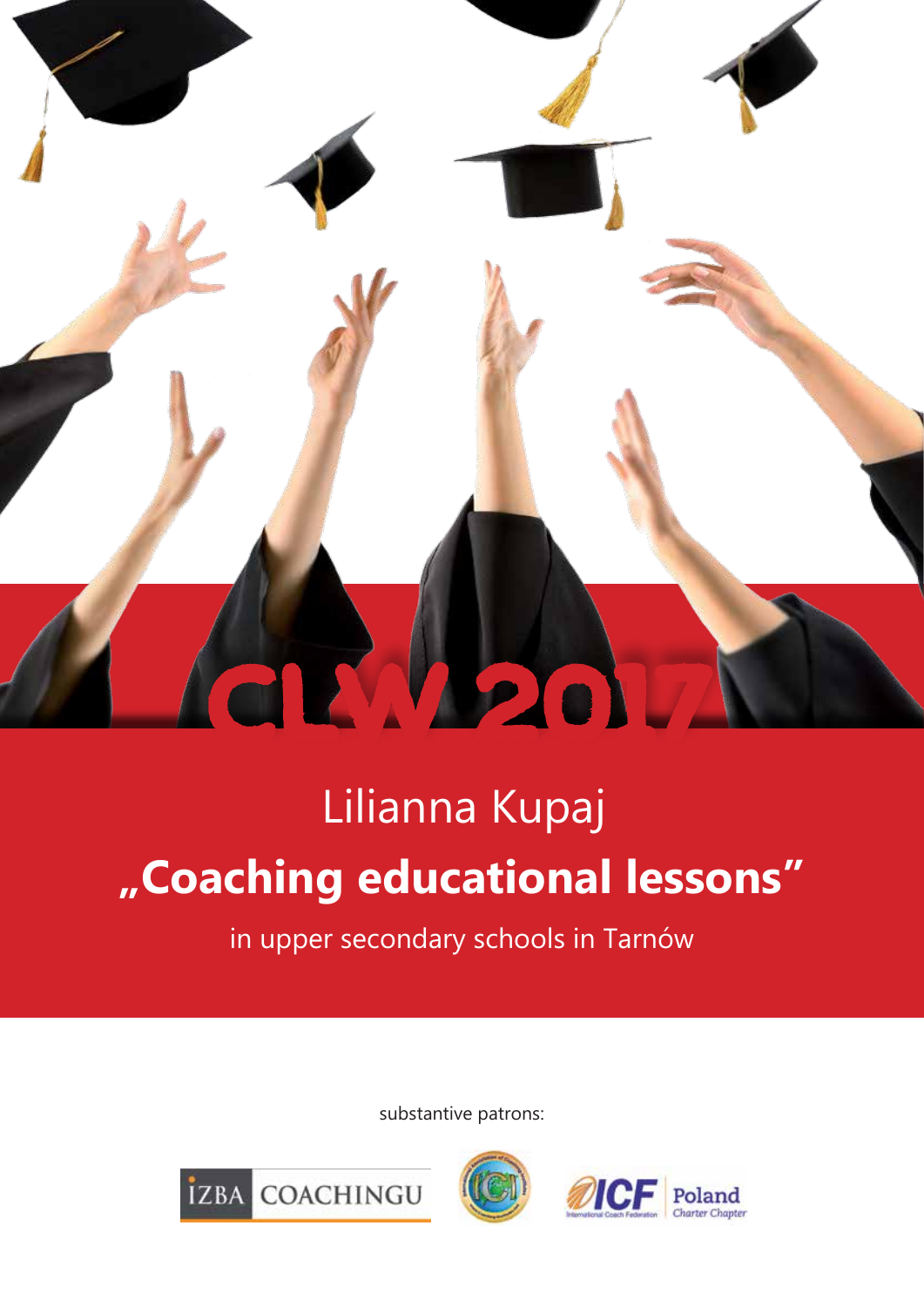# CLW 2016/2017

# **Research Statement "Coaching educational lessons"**

in upper secondary schools in Tarnów







Tarnów 2017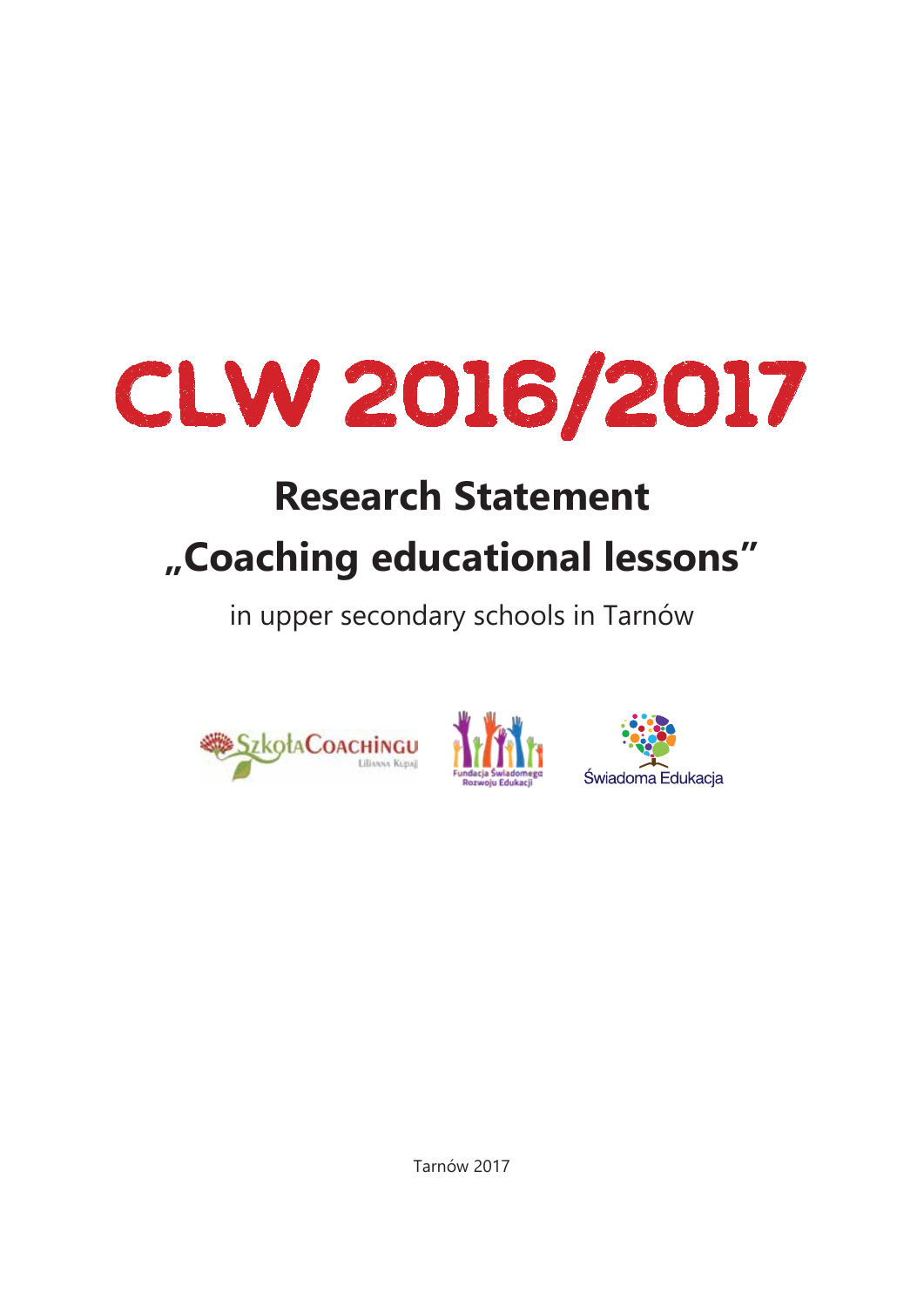

#### **Lilianna Kupaj Coaching School**, **Practical Education Institution**

Address: ul. ks. Jerzego Popiełuszki 32, 33-113 Zbylitowska Góra Phone: 609 910 991 email: biuro@szkolacoachingu.edu.pl

Tarnów 2017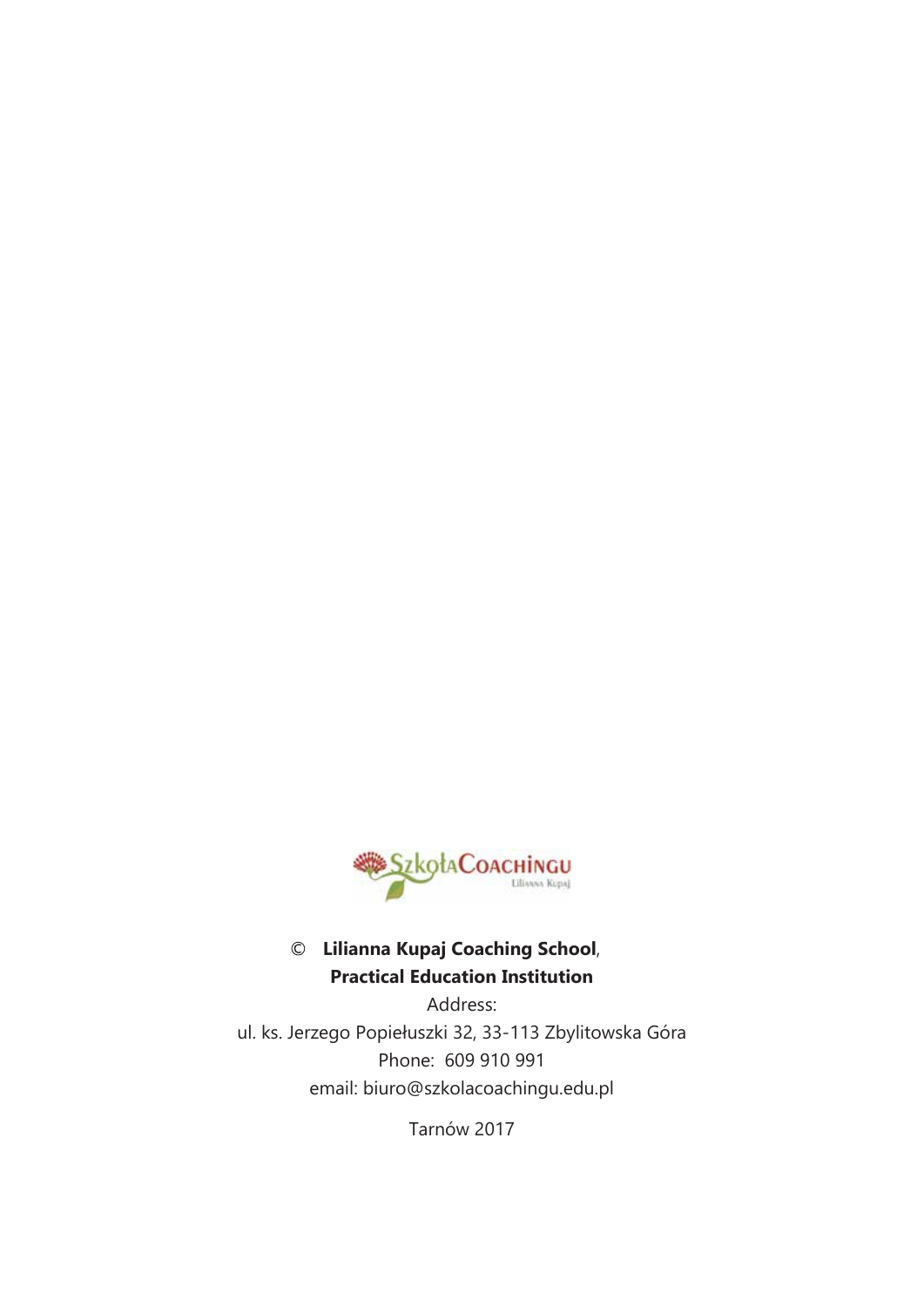# **TABLE OF CONTENTS**

| 1. Introduction                                                                                           | 5  |  |  |
|-----------------------------------------------------------------------------------------------------------|----|--|--|
| 2. Project assumptions<br>benefits for the student<br>benefits for the teacher<br>benefits for the school | 7  |  |  |
| <b>3.</b> The process of the project                                                                      | 9  |  |  |
| 4. Major results                                                                                          | 10 |  |  |
| <b>5.</b> Conclusions                                                                                     | 11 |  |  |
| <b>6.</b> Bibliography                                                                                    | 13 |  |  |
| 7. Annex - research questionnaire for students                                                            |    |  |  |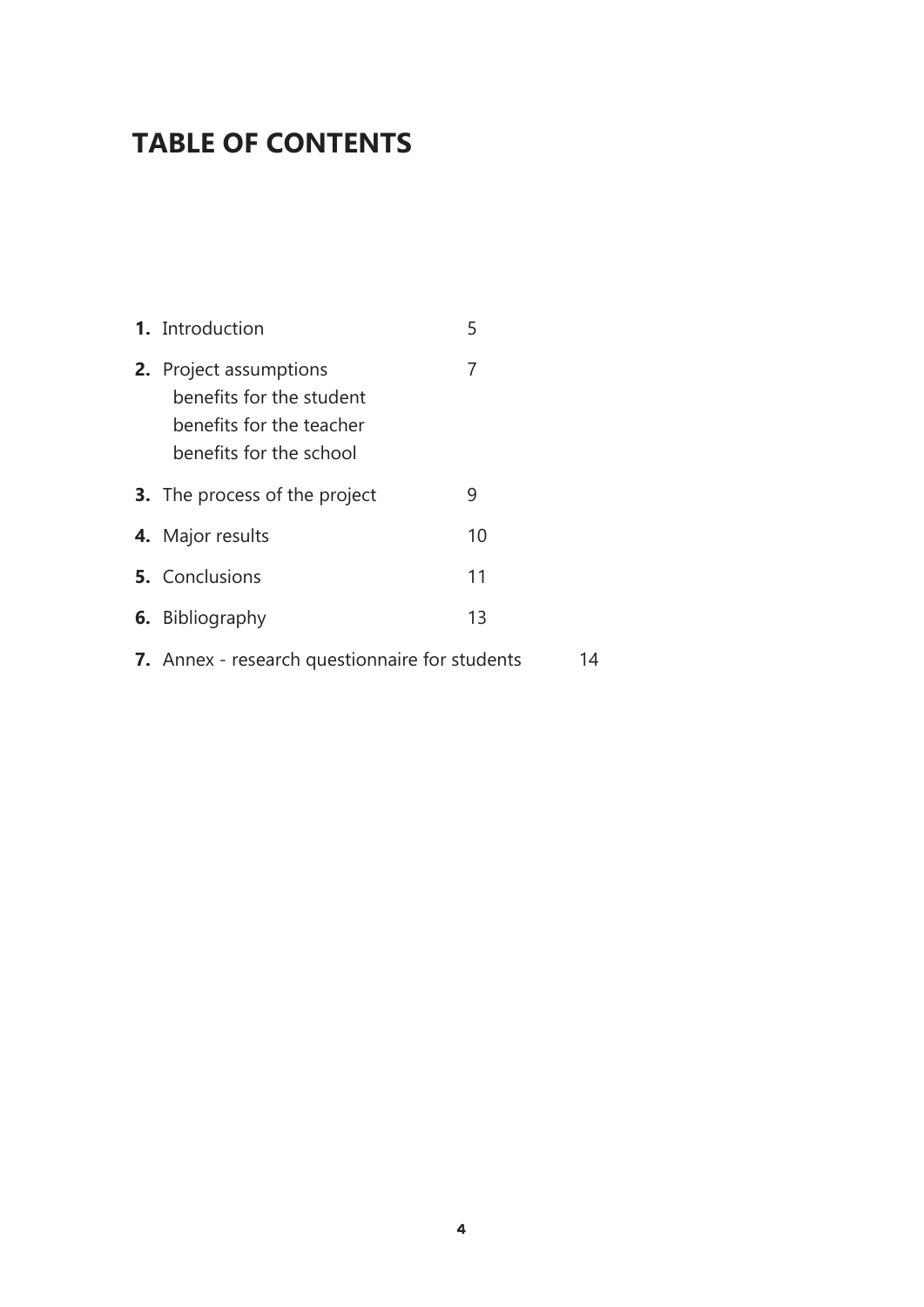# **INTRODUCTION**

Coaching in Poland is becoming a very popular method for the development of professional and personal competences. Many studies have proven that coaching is a more effective method than traditional forms of training (Metrix Global ROI, Wilson 2004, Executive Coaching as a Transfer of Training Tool: Effects on Productivity in a Public Agency.aut.Olivero, Gerald; Bane, K. Denise; Kopelman, Richard E. 1997, Bolch 2001, CIPD, 2005).

Coaching, due to effectiveness, has been implemented as an effective method of competence development also in education. Nowadays, the role of modern teachers goes far beyond the framework of traditional teaching. Currently, the biggest challenge for teachers is how to motivate students to learn, and effectively support them in the process of developing their own potential. The progress and development of modern technologies means that the student has access to a huge amount of information and the latest knowledge in a short time. It is highly probable that the student sees reality completely differently than his experienced teacher.

Often the reality in these two perspectives differs significantly from each other, also due to generational differences. This causes the risk of a deep misunderstanding on both sides. Therefore, educators need new skills to effectively deal with the challenges posed by a modern student and modern school. The idea of educational coaching can be a great solution to teachers' problems.

According the report of Centre for the Use of Research and Evidence in Education (CUREE, 2005) preparing for the role of a mentor or a coach is one of the most effective ways to enable teachers to become excellent practitioners.

Nieuwerburgh (2012) states that educational organizations interested in the coaching approach will have to consider implementing a number of skills in their schools: active listening, asking powerful questions, developing emotional intelligence, giving and receiving feedback and challenging.

Coaching applied to teachers is able to increase the student's involvement (Brown, Reumann- Moore, Hugh, Christman & Riffer 2008). Coaching can also play an important role in supporting teachers in their reflection on their own professional development and in developing professional relations between teachers (Brown, Reumann-Moore, Hugh, Christman & Riffer 2008).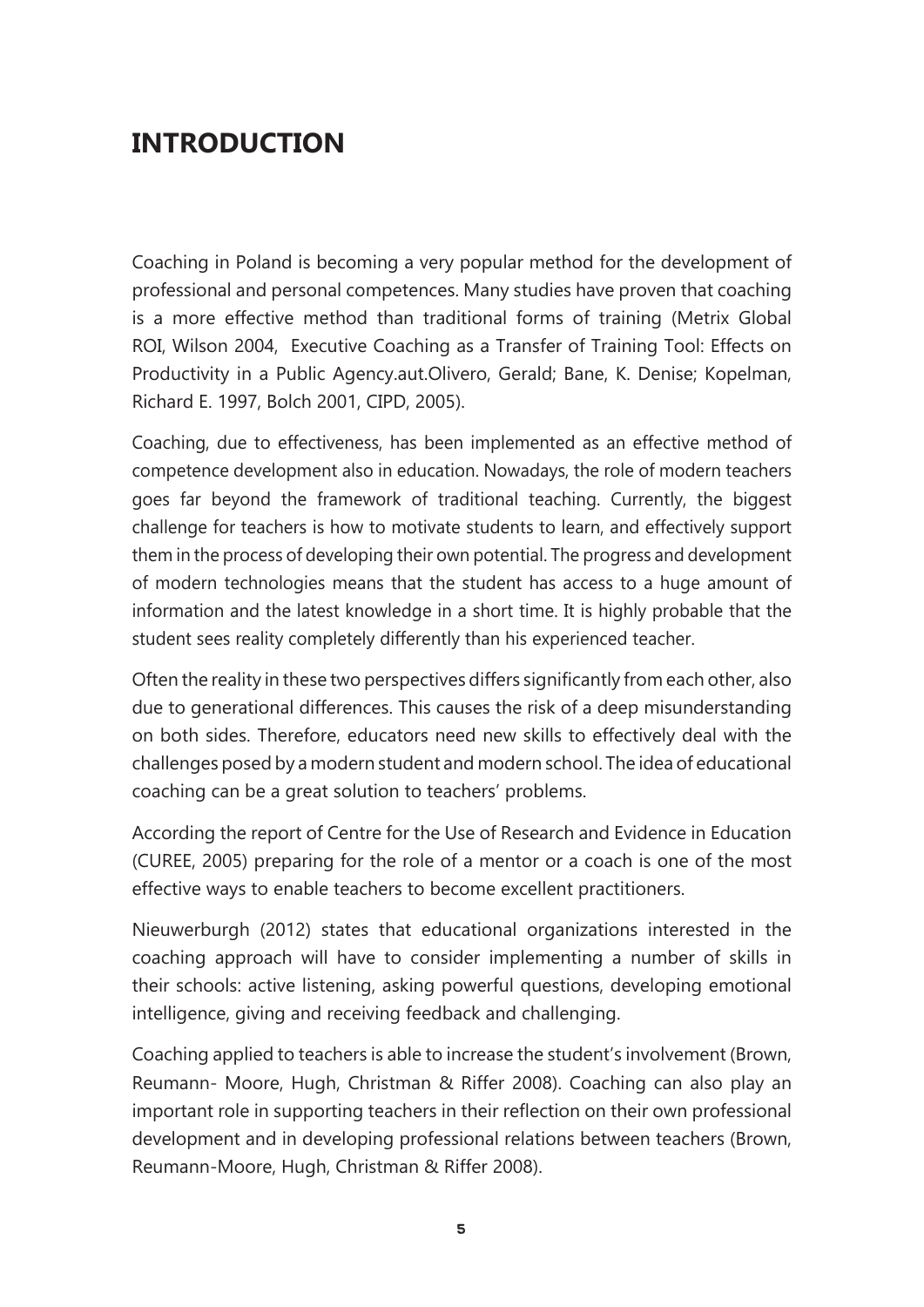There are also studies related to the implementation of coaching for students. Madden, Green, and Grant (2011) found that the use of coaching solutions supports primary school students in finding and identifying their own strength and resources.

Studies in the United Kingdom have shown that classes for high school students with coaching competences have a positive effect on the attitude to learning (Passmore and Brown 2009, Withmore J. 2002).

The author of this statement implements educational coaching for polish schools. For over 6 years, she has been preparing teachers to use competences and coaching tools in their daily work. She conducted synthetic coaching trainings for over 3,000 teachers, moreover, she prepared over 200 teachers to be educational coach and to use coaching competences in their work. She has conducted fifteen (120 hours) courses in this field. The training groups consisted of 8 to 18 participants. The EDU COACH coaching course has gained international accreditation of the German association: International Assotiation of Coaching Institutes.

The next step was to assess the process of learning the coaching competences in the reality of Polish schools. In the 2016/2017 school year, the author carried out the original project "Coaching educational lessons".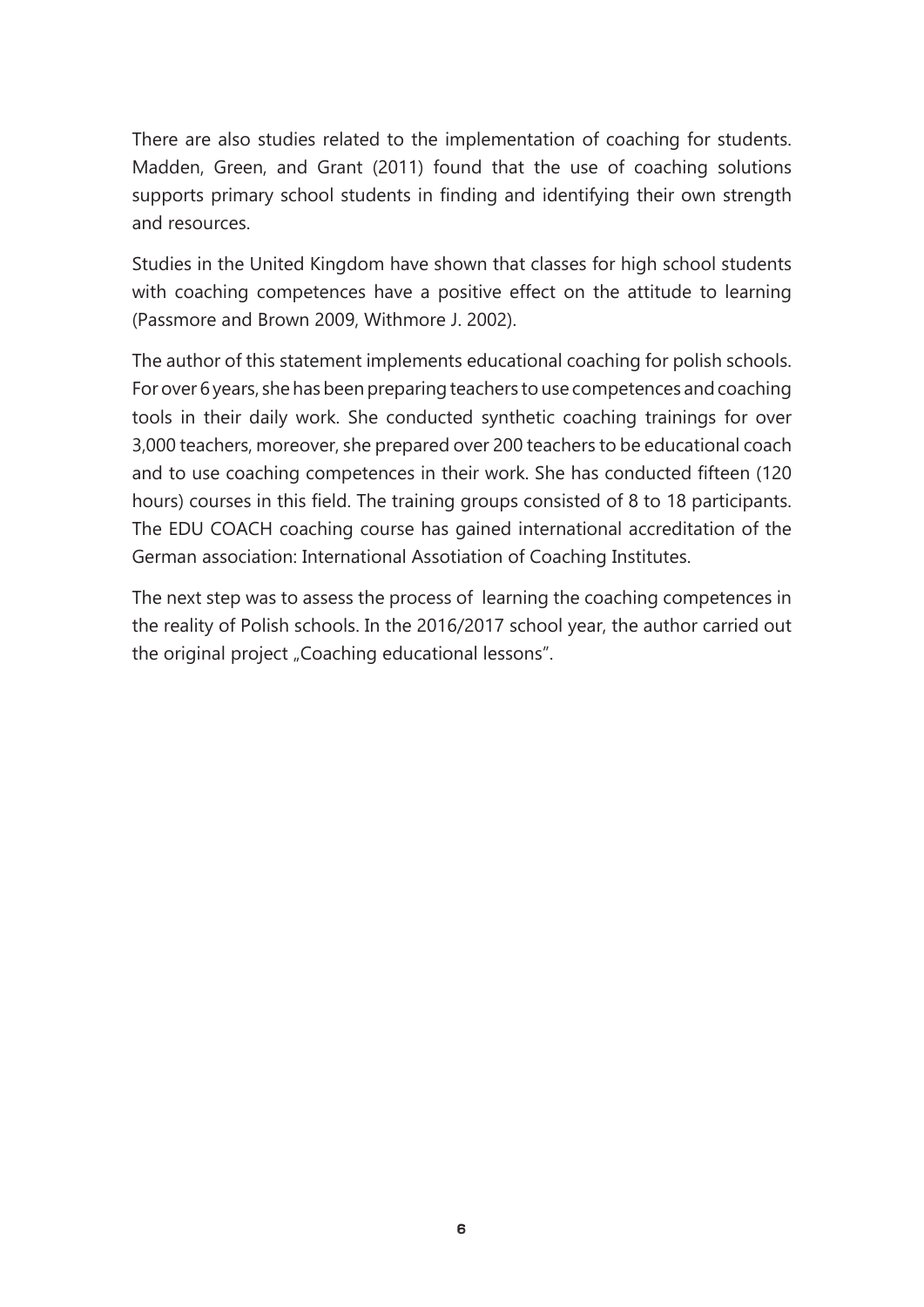# **PROJECT ASSUMPTIONS**

This innovative project was designed to prepare students to enter adulthood, to the labor market, and to make mature decisions.

The project assumes that students will develop:

- interpersonal communication skills,
- ability to build relationships,
- emotional competence,
- self-esteem.
- proactivity and a sense of influence on various areas of life.

#### **Benefits for students:**

- Each student will obtain an international certificate.
- Each student will get competences helping to learn, decide on the choice of school, pass the final exams.
- Each student will discover his abilities and talents.
- Each student will achieve goals related to motivation for further learning.
- Each student will develop competences that facilitate making important decisions and get to the labor market and get a good job in the future.

#### **Benefits for teachers:**

- they will acquire specialist coaching knowledge.
- they will obtain an international certificate.
- they will have the opportunity to improve their interpersonal skills.
- they will learn how the group process works in the classroom.
- they will gain coaching skills to help in the dynamic conduct of lessons.

#### **Benefits for the School:**

- Thanks to implementation of modern methods in work with the student, the institution will gain the image of an innovative organization and become competitive on the education market
- Introduction of coaching methods and tools will influence the effectiveness of the school's activities in the didactic and educational sphere
- Implementation of a modern way to conduct educational lessons and a coaching culture will strengthen the image of the school as a learning organization, building a culture of cooperation and mutual learning.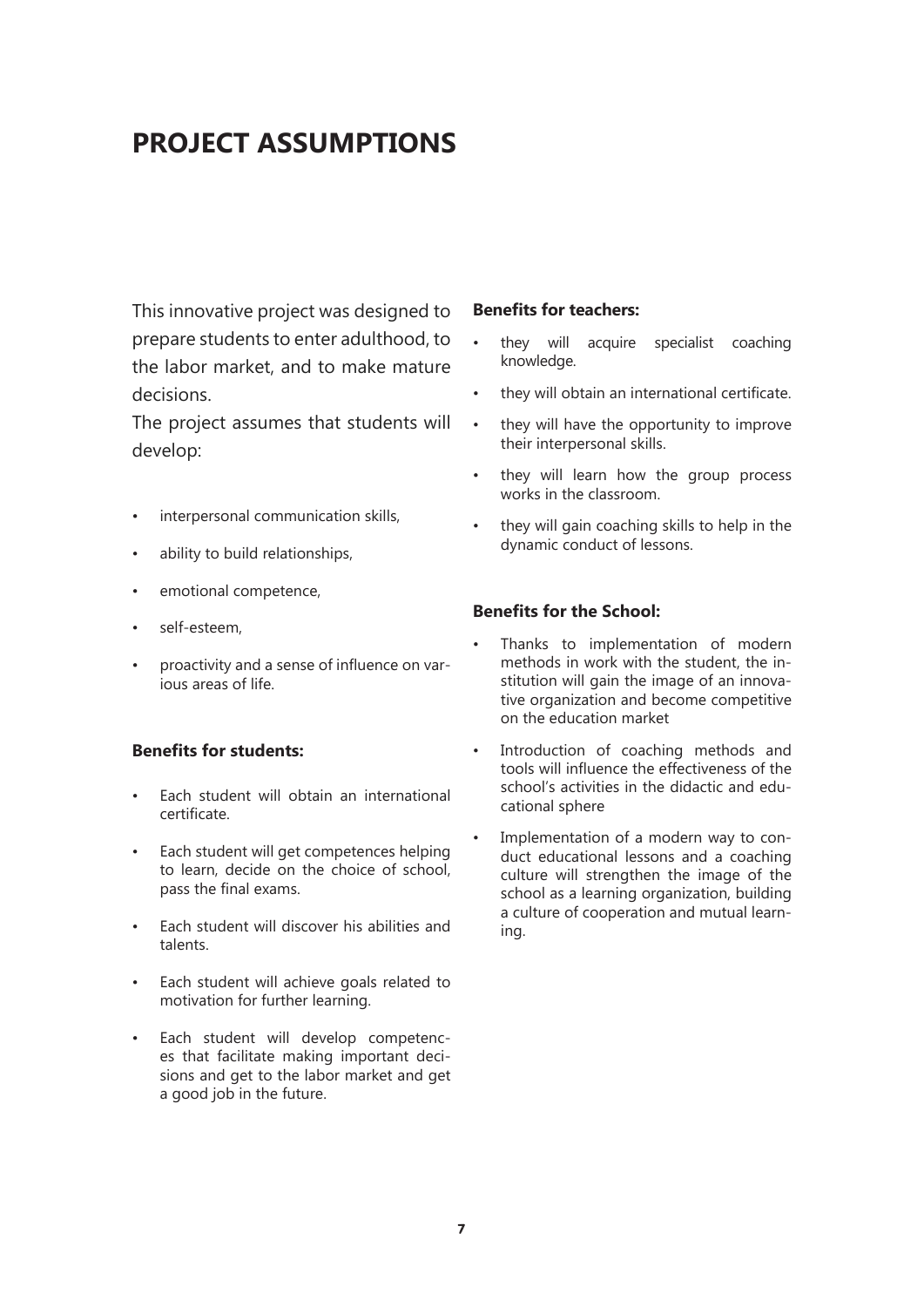Topics implemented during educational hours from the textbook "How to help young people enter the adulthood. 75 coaching educational lessons". Collective work edited by Lilianna Kupaj:



Lesson 19 It's good to know your value.

**Lesson 20** My value.

**Lesson 21 and 22** My advertisement (one-minute presentation).

**Lesson 23** The lie detector.

**Lesson 24 and 25** My resources – my support in making dreams come true.

The selection of schools was primarily associated with the decision to take part in a pilot project. Director and class educators were to show this intention. Subsequently, the classes submitted had a meeting with the author of the project, their goals and implementation plan were presented to them (see, figure 1: stages of project implementation).

**Lesson 1** You have influence on your life.

**Lesson 2 i 3** I dream and I act.

**Lesson 4 i 5** To dream.... yes please! Without any limits!

**Lesson 6 i 7** The aim is the success.

**Lesson 8** What do you feel? A few words about emotions.

**Lesson 9** Where do your emotions live?

**Lesson 10** Am I able to be assertive?

**Lesson 11** Comparing assertiveness, aggression and compliance.

**Lesson 12** Assertive announcement ME.

**Lesson 13 and 14** The meaning of values in life.

**Lesson 15 and 16** How to live in balance? The wheel of life.

**Lesson 17 and 18** My self-esteem.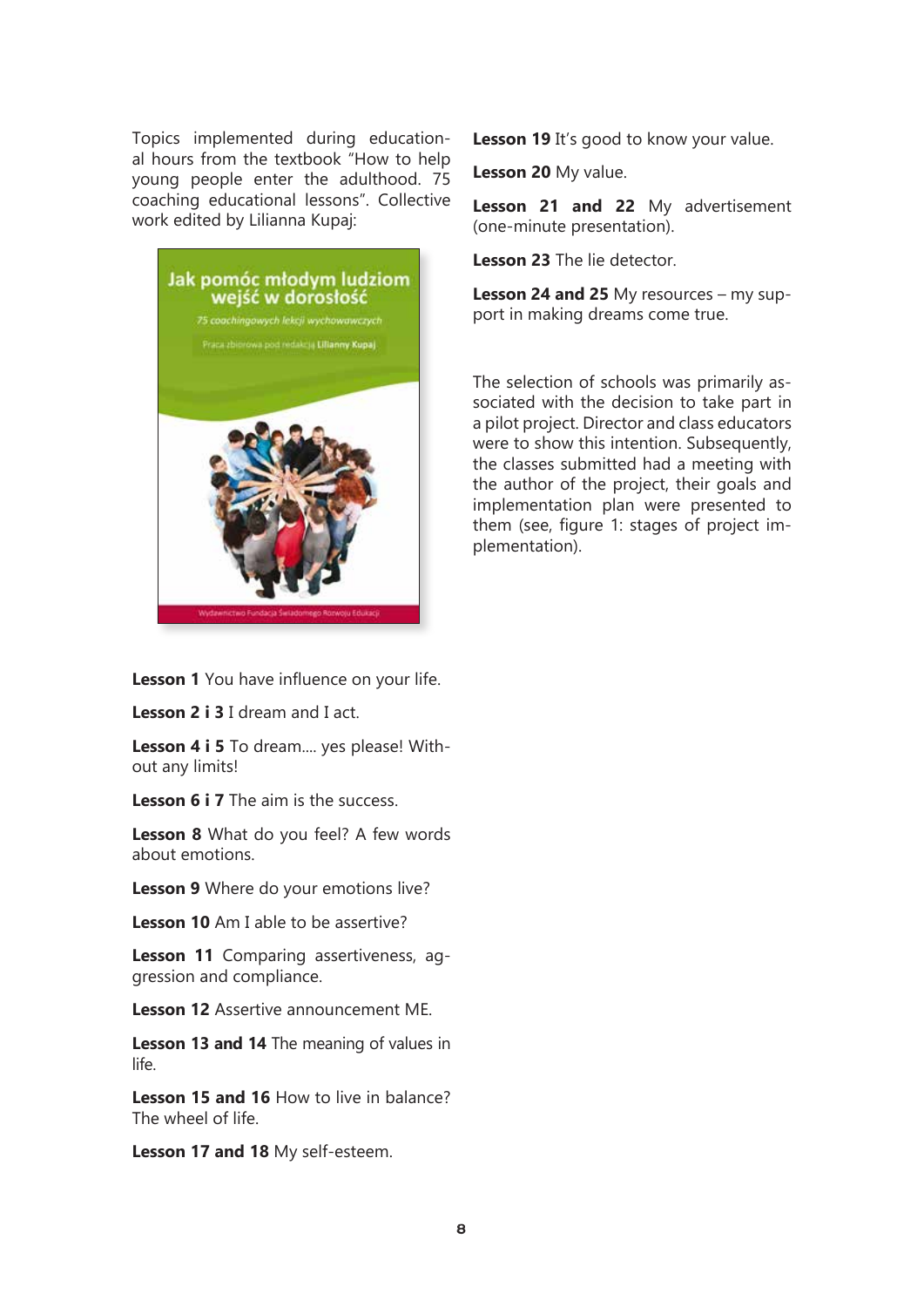

Figure 1: The stages of project implementation

## **THE PROCESS OF THE PROJECT**

- 1. Research questionnaire,
- 2. intervention consisting in conducting 25 hours of educational classes according to the prepared scenarios,
- 3. 60 hour coaching course for teachers,
- 4. interviews with teachers and students,
- 5. re-conducting the research questionnaire at the end of the project.

Surveys were conducted in two rounds on: 19/10/2016 and 15/06/2017. The study population consisted of 161 students (girls) and 54 students (boys) from Tarnów secondary schools. Young people from classes with a humanistic profile as well as mathematical and science profiles (physics, chemistry, biology) participated

in the research. The age of the respondents fluctuated between 16–17. The vast majority of students came from rural areas, only a few students indicated that their place of residence was a city of over 100,000 residents.

As the basic tool for collecting statistical data, was used an interview questionnaire (an example in the annex) consisting of eleven questions with a disjunctive confinement and an intercourse cafeteria, and a list of answers. Questions 12 to 14 were designed in the form of statements and their assessment was based on a sixpoint scale to get to know the self-esteem of the respondents.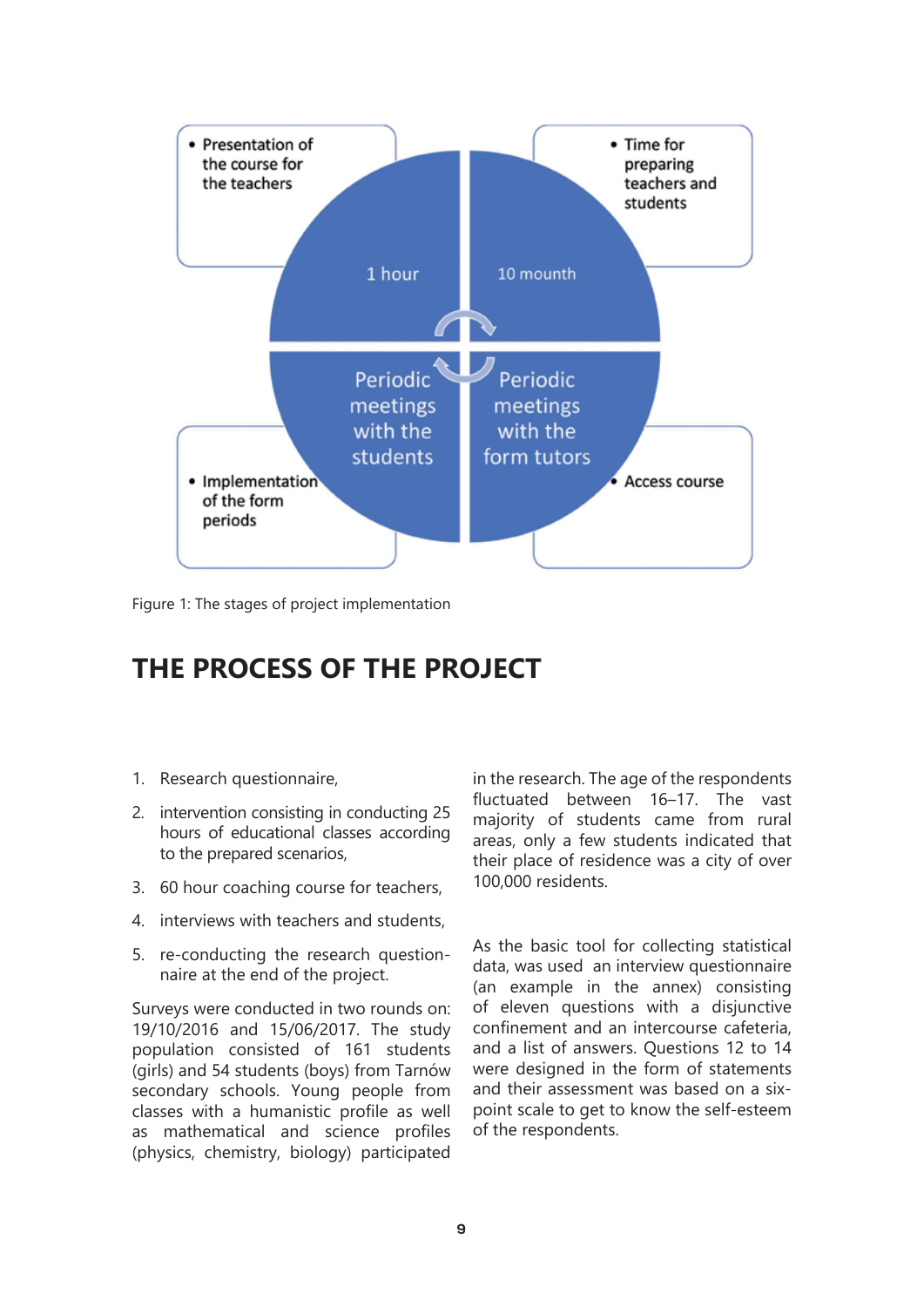# **MAJOR RESULTS**

The questionnaire concerned:

- 1. relationship with peers and adults
- 2. communication with parents and teachers
- 3. influence on what I learn, on relations with peers, with parents, teachers, on my health
- 4. people and their values.

The results of the conducted research indicate that the respondents have a high level of self-awareness. After conducting coaching lessons, it can be stated that pupils (over 90%) have very good contact with their peers, they can create good relations with them (increase by 4 percentage points) and cooperate in a group (increase by 5 pp).

The surveyed students are also able to communicate with adults, better with parents than with teachers. They have the skills to build healthy relationships with adults who are significant in their lives (increase by 5 pp).

The surveyed students (around 90%) stated that they influence their lives. Participation in coaching lessons meant that the level of this awareness increased in terms of influence on relationships with peers (by 5 pp) and parents (by 15 pp). Students think that they also have influence on what they learn (increase by 8 points) and on their health (increase by 47 percentage points).



Figure 2: Competences developed during the form periods

The results of research on the answer to the statement: I am a valuable person - show an increase in positive answers (often, very often and always) after educational classes by 8 pp. Number of positive answers regarding the formulation of: my value, as a human being can not be compared with anyone else - increased by 7 pp

It can be concluded that the subject matter of the classes carried out, teaching in a coaching culture defined by specific competences has contributed to the increase of communication skills, building relationships and changing the perception of the world and other people by students.

Full report on the research is on the link: in Polish and English version.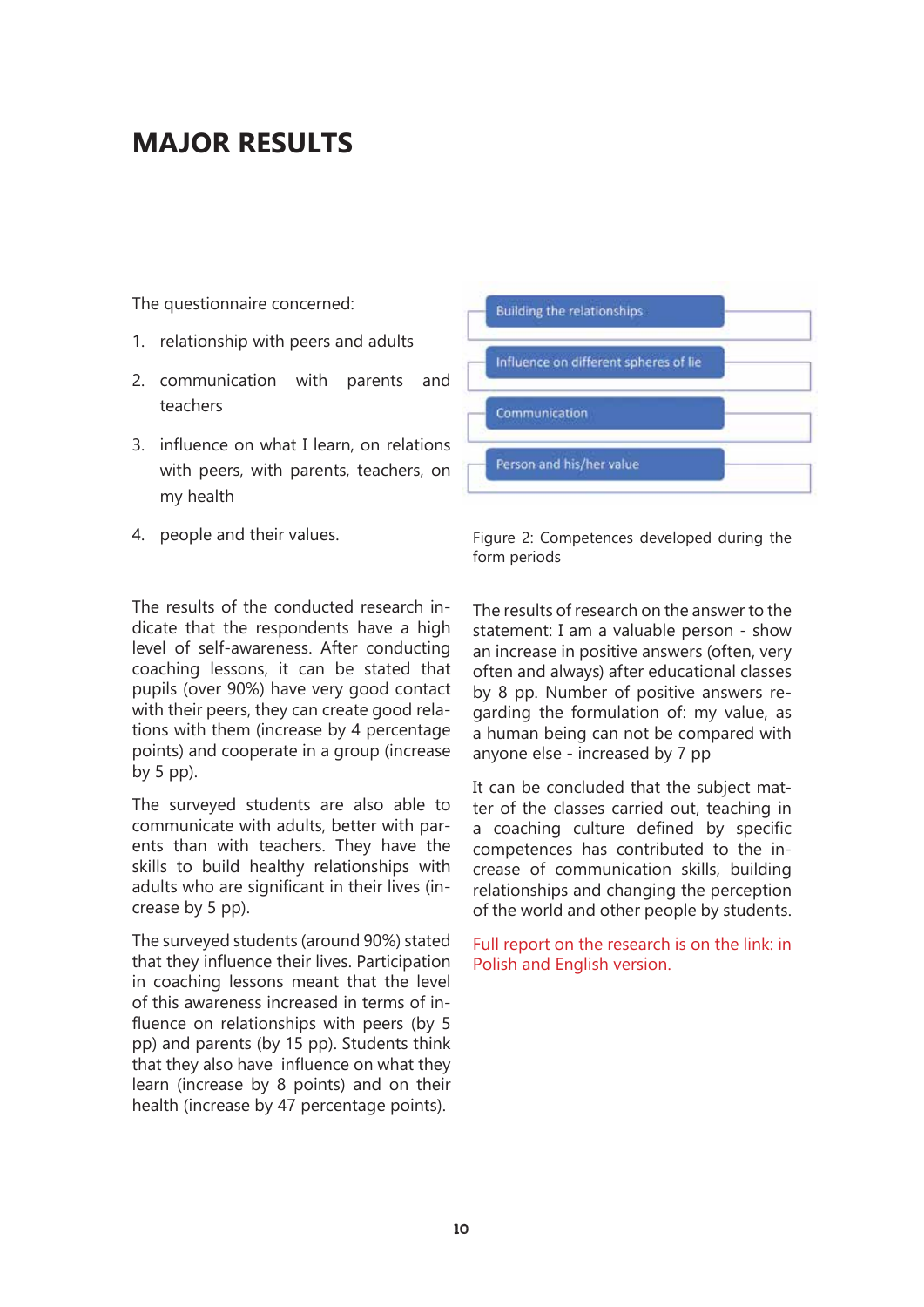# **CONCLUSIONS**

#### **Students, teachers and researchers conclusions:**

An important voice in this project were free conversations with teachers and students who participated in educational lessons. Below, the most important opinions of the participants are summarized (divided into students, teachers and trainer / researcher):

#### **Students:**

It was practicall; I was engaged, despite the previous resistance and skepticism; it should take longer; will the course be organised in the second grade; too much theory; it should be a different subject; it should be at the end of the day; I learned a lot about myself; I learned a lot about my value, motivation; we can understand ourselves, increase our self-confidence by performing in front of the class (60 second self-presentation exercise); starting own companies - it is achievable for us; increased concentration; it helped to define our personality – enlighten our way.

#### **Teachers:**

Less contact with the class, if the classes were conducted by an external trainer; an educational time is needed; classes should be conducted according to the program ("How to help young people to enter adulthood, 75 coaching educational classes"); 1–2 times a month such an educational lesson is needed; movement, action, leaving and entering the classroom during lessons, working in groups, more often leaving the classroom, leaving the seats, the experience of leaving the school for ice cream, to the park, keeping attention, changing the position of desks – necessary.

#### **Researcher reflections:**

- It is advisable to continue the classes developing the student's social competences, because according to the forecasts in the perspective of two consecutive years of secondary education, it will result in increasing these competences.
- Of course, the most important thing for a student is the teacher who meets him at school every day, so teachers should also develop their competences and pass them on to students in a natural way.
- Teacher should take care of developing the student's social competences on every subject he or she carries out.
- Teachers should identify the students' needs (in cooperation with the management and parents) and adapt the curriculum to them.
- Youth, perceived by a part of society as a techno generation, is open to cooperation and creative action.
- The environment of the class in which students learn, should be adapted to the training of skills or the workshop method of conducting classes through a specific way of laying the benches. In 6 schools where pilot educational hours were held, the benches were laid in a traditional way - one behind the other. Certainly, this is not conducive to learning through cooperation or in project groups. It was up to the trainers to arrange the benches according to the subject matter of the classes. Constant change in the position of the benches in the school will require the involvement of the director and all teachers. It's a simple thing, but it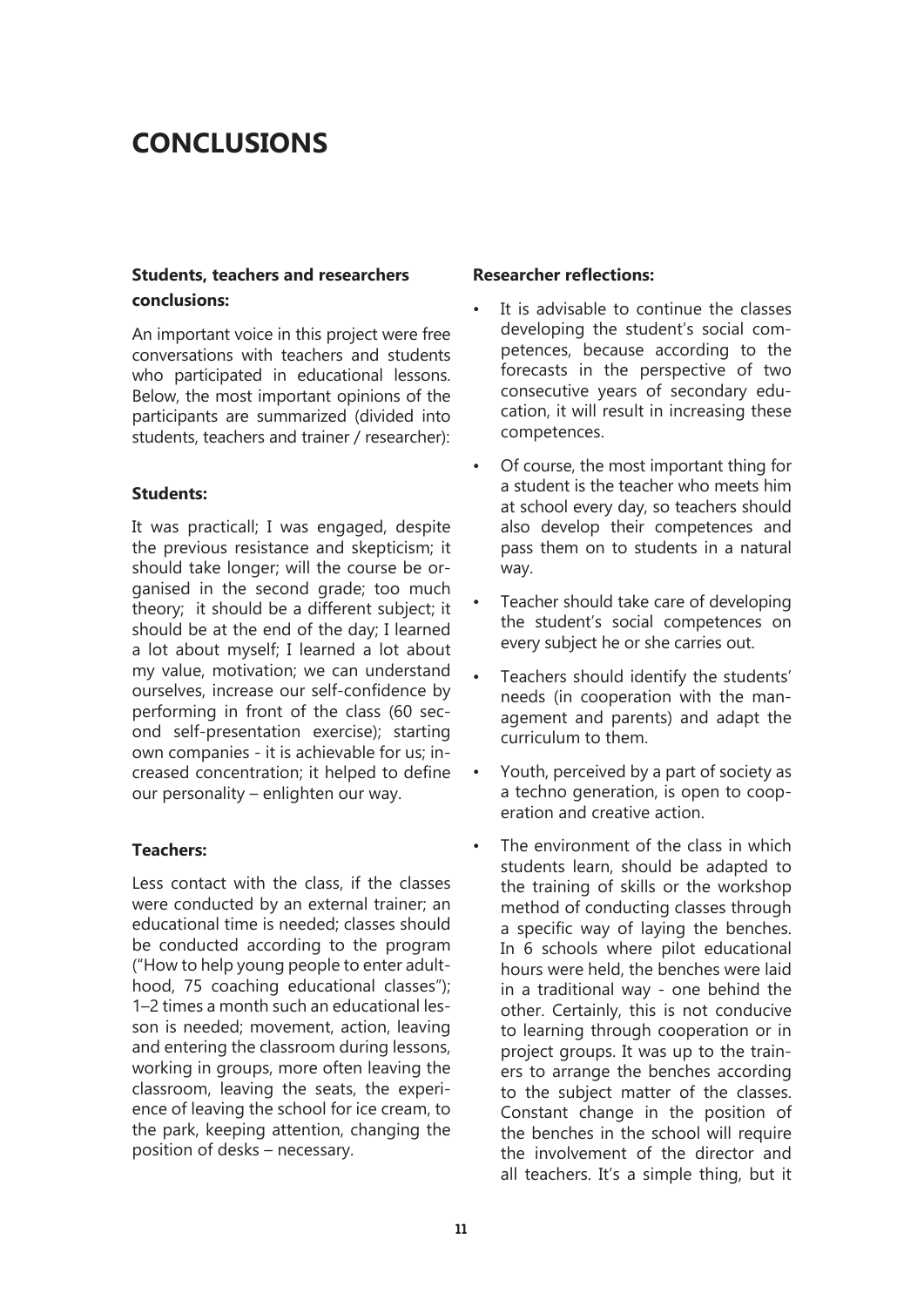requires exceeding multigenerational habits. The influence of the arrangement of space on the human psyche (psychogeography), which is also the way of acquiring knowledge, is proved.

- Conducting classes in classes of more than 30 people, and reaching even up to 40, was not conducive to conducting lessons in a workshop manner. It was simply difficult for trainers conducting classes.
- The 45 minute lessons are too short to train the competences properly and to start the group process between the students.
- The students were faced with a fait accompli connected with conducting coaching education classes. It was not possible to meet the condition of the coaching process.

# **INSTEAD OF COMPLETION**

The researcher is curious about what happens at the meeting between teacher and student in the era of powerful technological development, which teachers often do not keep up with due to the difference of generations. Two different worlds.

Will the development of social competences of both parties help them communicate better and understand, and thus better prepare young people to enter the adult world?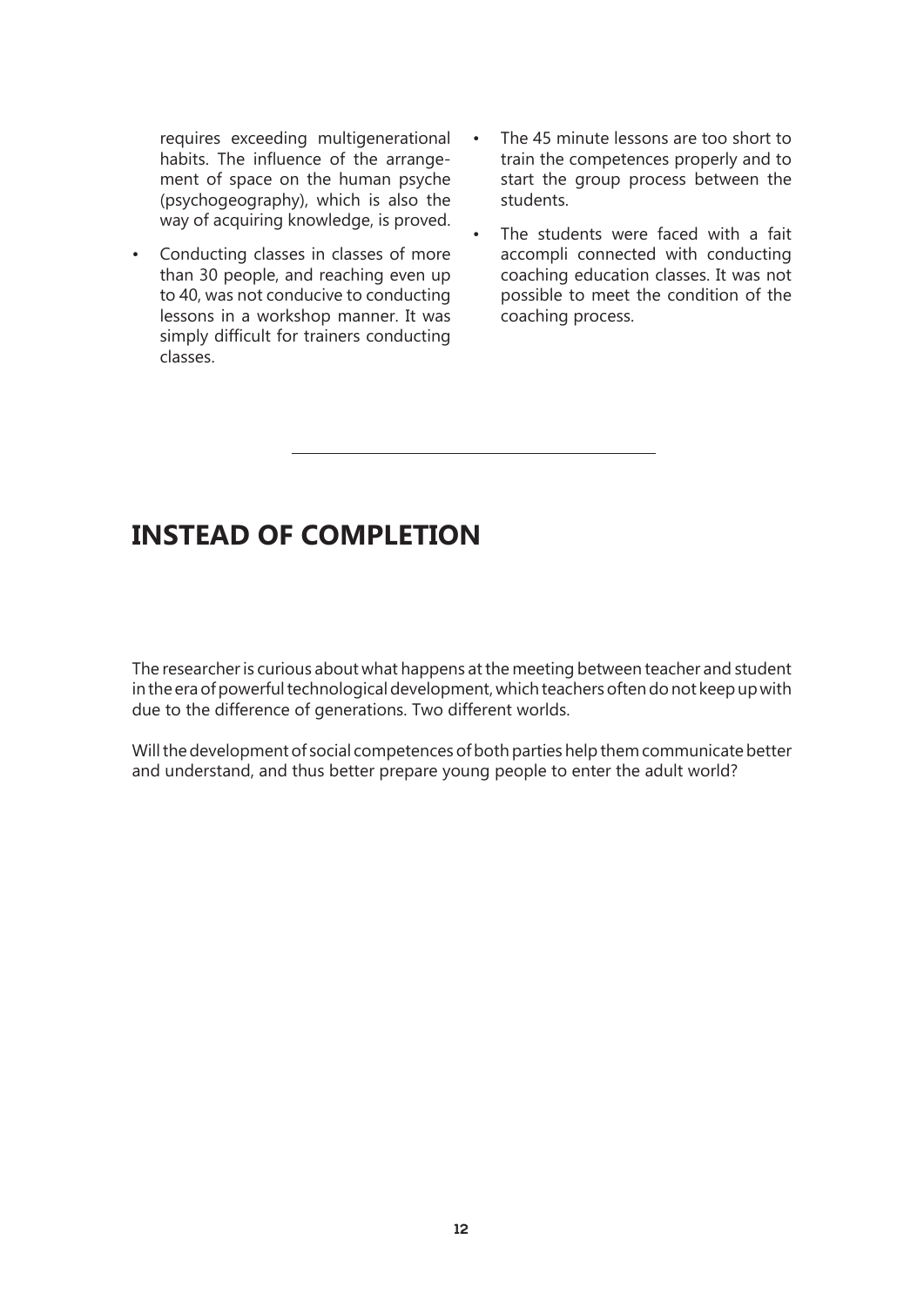# **Bibliography**

- 1. Anderson M. C., (2001). Executive Briefing: Case Study on the Return on Investment of Executive Coaching. Metrix Global LLC
- 2. Bolch, M. (2001). "Proactive Coaching." Training: 58-66.
- 3. Brown D., Reumann- Moore R. , Hugh R., Christman R., Riffer M., (2008) Links to Learning and Sustainability: Year Three Report of the Pennsylvania High School Coaching Initiative. Pensylwania.
- 4. Cordingley P., Bell M., (2005). Understanding What Enables High Quality Professional Learning. A report on the research evidence, Londyn, Centre for the Use of Research Evidence in Education (CUREE).
- 5. Madden, W., Green, S. and Grant, A.M. (2011) A Pilot Study Evaluating Strengths-Based Coaching for Primary School Students: Enhancing Engagement and Hope. International Coaching Psychology Review, 6, 71-83.
- 6. Kupaj L., Krysa W., "Kompetencje coachingowe nauczyciela", (2014). Wolters Kluwer Warszawa.
- 7. Nieuwerburgh, C. (2012). Coaching in education. Getting better Results for Students, Educators, and Parents. London: KARNAC.
- 8. Olivero G., Bane K. D., Kopelman K. D., (1997). Executive Coaching as a Transfer of Training Tool: Effects on Productivity in a Public Agency, https://doi. org/10.1177/009102609702600403
- 9. Passmore, J. and Brown, A. (2009) Coaching non-adult students for enhanced examination performance: a longitudinal study. Coaching: An International Journal of Theory, Research and Practice. 2(1), 54-64
- 10. Wilson, C. (2004). "Coaching and coach training in the workplace." Industrial and Commercial Training 36(2/3): 96.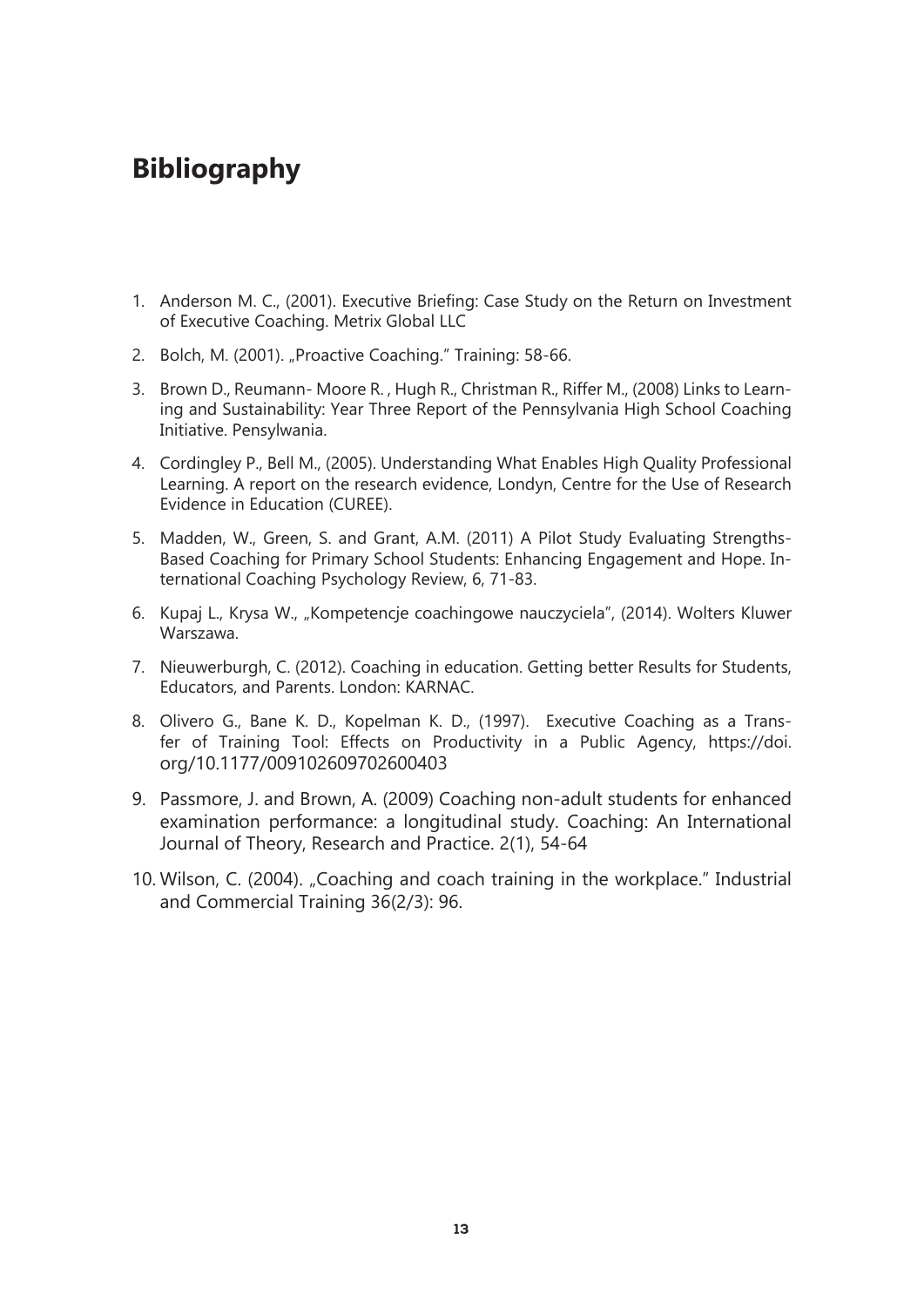# **Annex**

### **Research questionnaire for students**

|     | 1. Do you get on well with peers?                 |    |                                                                                |  |  |  |  |  |
|-----|---------------------------------------------------|----|--------------------------------------------------------------------------------|--|--|--|--|--|
| Yes |                                                   | No | I don't know                                                                   |  |  |  |  |  |
|     |                                                   |    |                                                                                |  |  |  |  |  |
|     |                                                   |    | 2. Do you know how to communicate with your classmates?                        |  |  |  |  |  |
| Yes |                                                   | No | I don't know                                                                   |  |  |  |  |  |
|     |                                                   |    | 3. Do you know how to communicate with your form tutor?                        |  |  |  |  |  |
| Yes |                                                   | No | I don't know                                                                   |  |  |  |  |  |
|     |                                                   |    | 4. Do you know how to communicate with your parents?                           |  |  |  |  |  |
| Yes |                                                   | No | I don't know                                                                   |  |  |  |  |  |
|     | 5. Do you create good relationships with peers?   |    |                                                                                |  |  |  |  |  |
| Yes |                                                   | No | I don't know                                                                   |  |  |  |  |  |
|     |                                                   |    | 6. Are you able to create a good relationship with adults (parents, teachers)? |  |  |  |  |  |
| Yes |                                                   | No | I don't know                                                                   |  |  |  |  |  |
|     | 7. Are you able to cooperate in a group of peers? |    |                                                                                |  |  |  |  |  |
|     | Yes No I don't know                               |    |                                                                                |  |  |  |  |  |
| 8.  |                                                   |    | Do you think that you have influence on your life?                             |  |  |  |  |  |
| Yes |                                                   | No | I don't know                                                                   |  |  |  |  |  |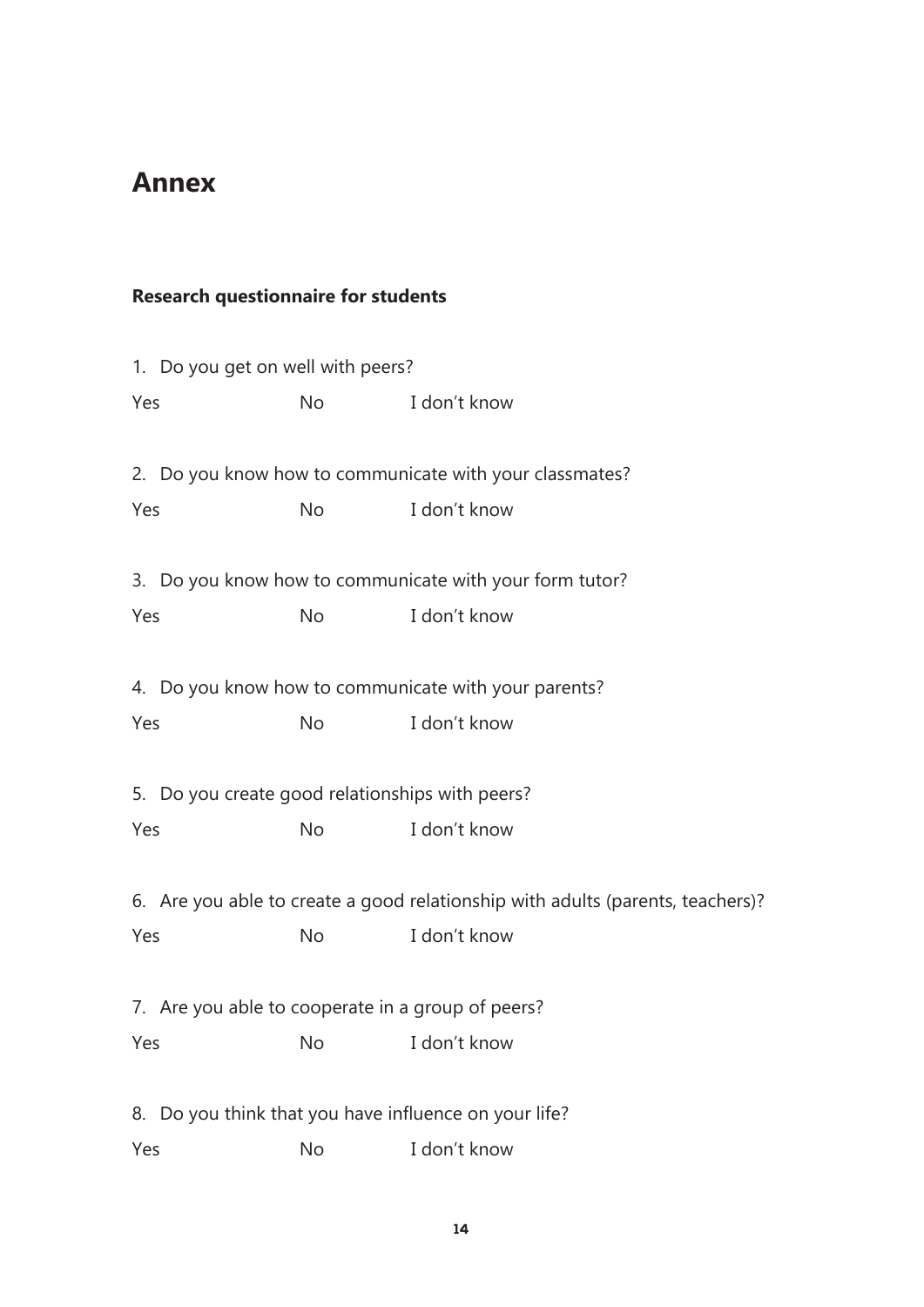- 9. If yes, what spheres of life do you have influence on?
	- what I learn
	- relationships with peers
	- relationships with parents
	- relationships with teachers
	- my health
	- other

10. Are you active? Do you take action by yourself?

Yes No

11. Are you passive? Do you wait for others to suggest you the action?

Yes No

|    | ٠<br>v<br>۰ |
|----|-------------|
| 10 | I<br>I      |
|    | ۰.          |

| <b>STATEMENT</b>                                                                   | <b>Mark</b>       |                                                |             |                   |                                  |                    |
|------------------------------------------------------------------------------------|-------------------|------------------------------------------------|-------------|-------------------|----------------------------------|--------------------|
|                                                                                    | 1<br><b>NEVER</b> | $\overline{2}$<br><b>HARDLY</b><br><b>EVER</b> | 3<br>SELDOM | 4<br><b>OFTEN</b> | 5<br><b>VERY</b><br><b>OFTEN</b> | 6<br><b>ALWAYS</b> |
| a. I'm a valuable person                                                           |                   |                                                |             |                   |                                  |                    |
| b. My value as a person cannot be<br>compared with anyone else                     |                   |                                                |             |                   |                                  |                    |
| c. I have features which I need to<br>have a good life                             |                   |                                                |             |                   |                                  |                    |
| d. When I look into my eyes<br>in front of the mirror, I have<br>pleasant feelings |                   |                                                |             |                   |                                  |                    |
| e. I can laugh at myself                                                           |                   |                                                |             |                   |                                  |                    |
| f. I am happy for who I am                                                         |                   |                                                |             |                   |                                  |                    |
| g. I like myself even when others<br>reject me                                     |                   |                                                |             |                   |                                  |                    |
| I respect myself                                                                   |                   |                                                |             |                   |                                  |                    |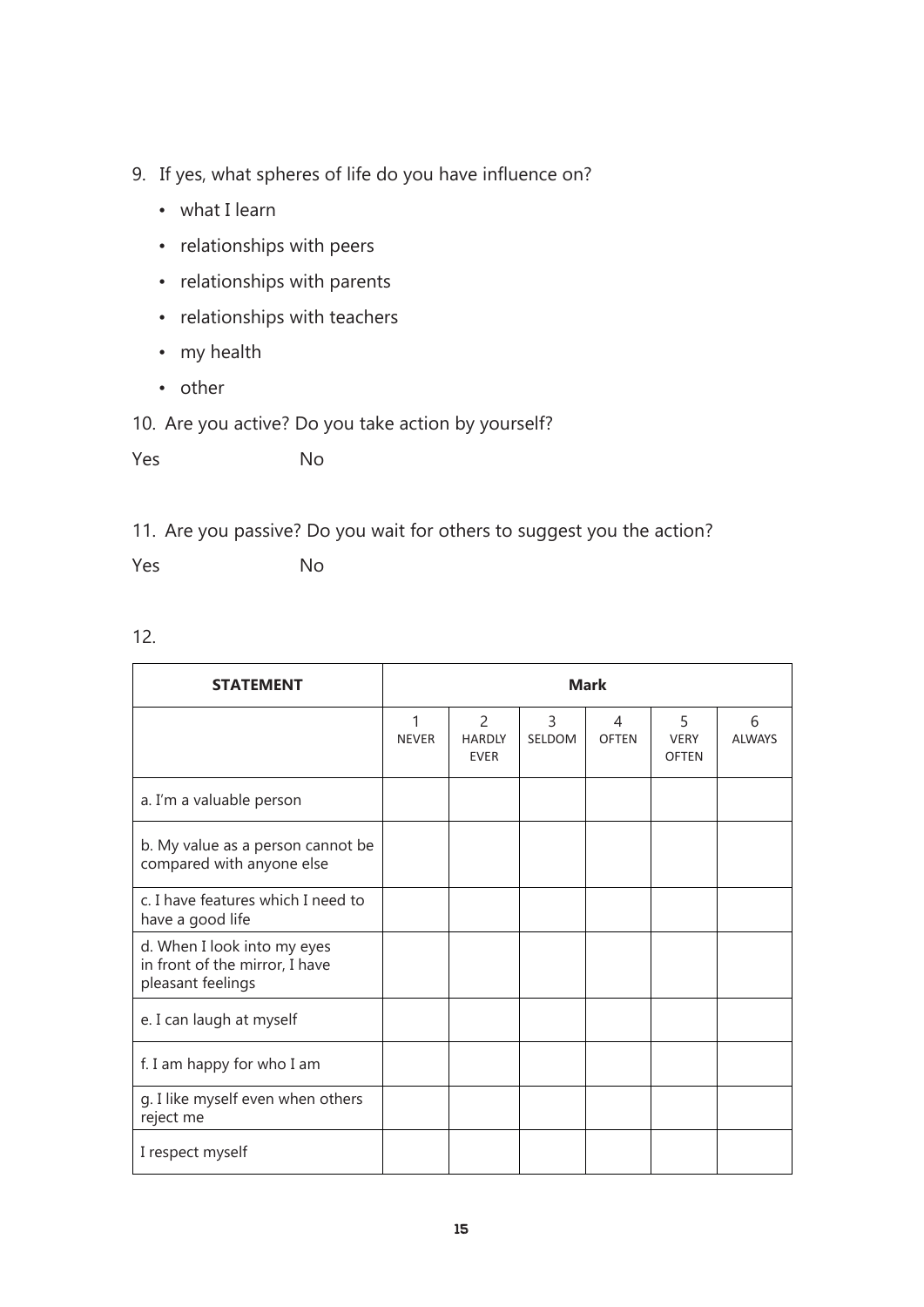|                                                                    | <b>Mark</b>       |                                               |             |                   |                                  |              |  |
|--------------------------------------------------------------------|-------------------|-----------------------------------------------|-------------|-------------------|----------------------------------|--------------|--|
| <b>STATEMENT</b>                                                   | 1<br><b>NEVER</b> | $\mathcal{P}$<br><b>HARDIY</b><br><b>EVER</b> | 3<br>SELDOM | 4<br><b>OFTEN</b> | 5<br><b>VFRY</b><br><b>OFTEN</b> | 6<br>AI WAYS |  |
| I think about myself in a positive way                             |                   |                                               |             |                   |                                  |              |  |
| I try to have an optimistic attitude<br>to life                    |                   |                                               |             |                   |                                  |              |  |
| I can assertively refuse to others                                 |                   |                                               |             |                   |                                  |              |  |
| I don't look for others to blame for<br>my current state           |                   |                                               |             |                   |                                  |              |  |
| In case of any conflict, I don't avoid<br>it but I try to solve it |                   |                                               |             |                   |                                  |              |  |
| I am satisfied with my appearance                                  |                   |                                               |             |                   |                                  |              |  |
| I like being who I am and I don't<br>dream to be someone else      |                   |                                               |             |                   |                                  |              |  |

#### 14.

|                                                                                                         | <b>Mark</b>       |                                               |                    |                   |                                  |                    |  |
|---------------------------------------------------------------------------------------------------------|-------------------|-----------------------------------------------|--------------------|-------------------|----------------------------------|--------------------|--|
| <b>Questions:</b>                                                                                       | 1<br><b>NEVER</b> | $\mathcal{P}$<br><b>HARDLY</b><br><b>EVER</b> | 3<br><b>SELDOM</b> | 4<br><b>OFTEN</b> | 5<br><b>VERY</b><br><b>OFTEN</b> | 6<br><b>ALWAYS</b> |  |
| I can think in concentration about my<br>feelings in a present moment                                   |                   |                                               |                    |                   |                                  |                    |  |
| I can read signals from my body:<br>tension, pain, and think of the cause<br>of it.                     |                   |                                               |                    |                   |                                  |                    |  |
| I think that emotions are the way of<br>expressing that something important<br>is happening to us       |                   |                                               |                    |                   |                                  |                    |  |
| I am aware of how my body expresses<br>anger, frustration, dissapointment,<br>grief, and other emotions |                   |                                               |                    |                   |                                  |                    |  |
| When I complete some actions, I can<br>analyse them according to emotions<br>I felt then                |                   |                                               |                    |                   |                                  |                    |  |
| I consider myself as an emotionally<br>aware person                                                     |                   |                                               |                    |                   |                                  |                    |  |